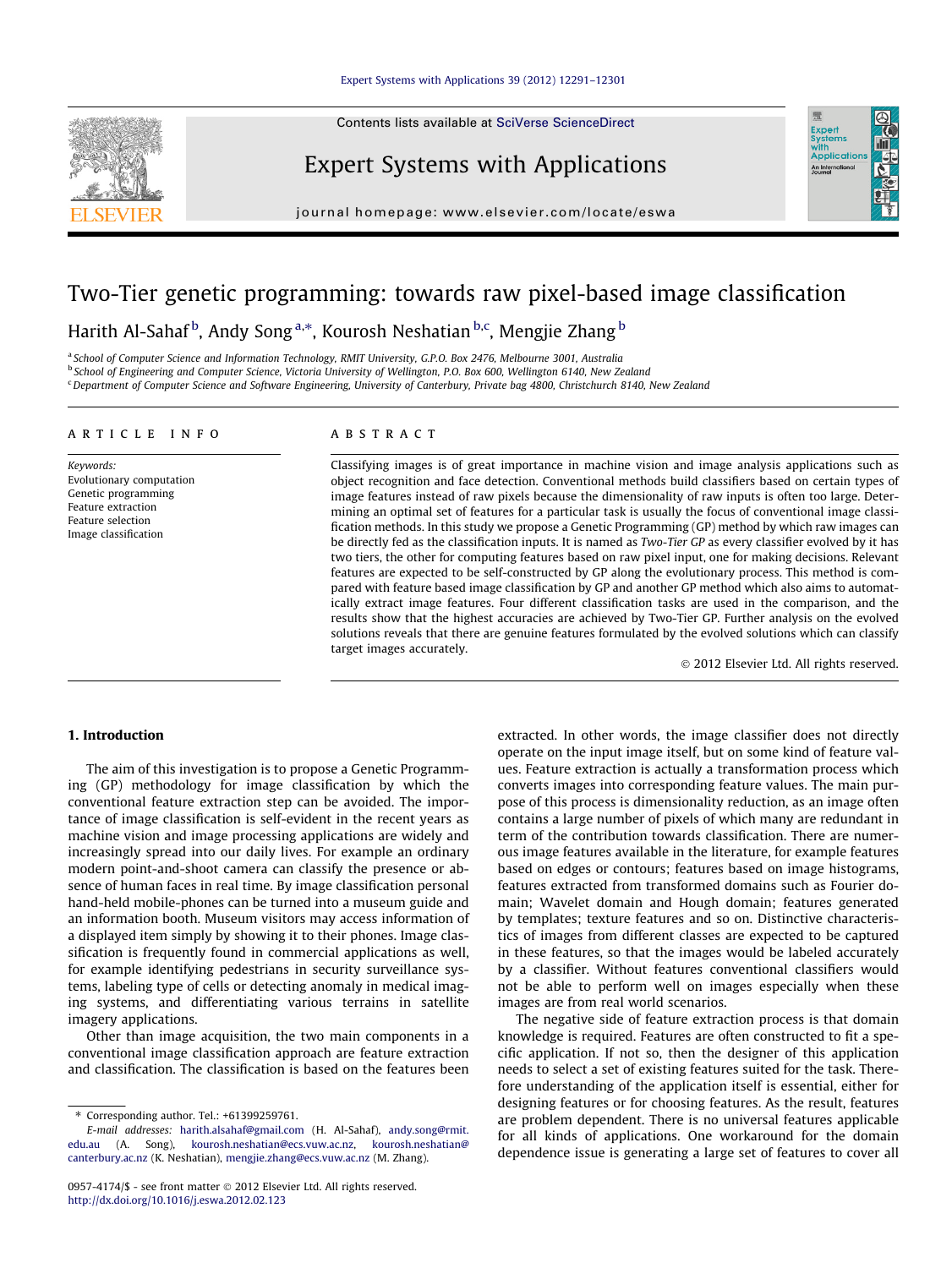the possible good ones, then performing feature selection on them to pick out the prominent features. This approach is computationally expensive. Additionally the classification accuracy would largely rely on the performance of the feature selection algorithm. A domain independent image classification method is therefore highly desirable, which is exactly the motivation of the GP method presented in this study.

Fundamentally GP is an evolutionary method for automatic program generation. A solution built by GP is essentially a computer program. As a powerful problem solving paradigm, it has been adapted into many complex domains such as timetable scheduling, circuit design, and stock market prediction ([Poli et al., 2008](#page--1-0)). The programs generated by GP are often creative, and not thought about by human experts. Some solutions found by GP are even patentable. It also has been used for various image related tasks such as image segmentation [\(Poli, 2000\)](#page--1-0), edge detection ([Fu, Johnston, &](#page--1-0) [Zhang, 2011](#page--1-0)), texture analysis [\(Song & Ciesielski, 2008\)](#page--1-0), motion detection ([Pinto & Song, 2009\)](#page--1-0) and finding interest points ([Olague](#page--1-0) [& Trujillo, 2011](#page--1-0)). These studies show that GP can achieve better or at least comparable results in these tasks without providing much domain knowledge. In the domain of image classification, GP has also demonstrated its advantages in performance. Zhang et al. were able to classify haemorrhage and micro aneurysms in retina images by GP [\(Zhang, Ciesielski, & Andreae, 2003](#page--1-0)). Bhanu and Lin trained GP programs to identify road, like and field regions from radar images [\(Lin & Bhanu, 2005](#page--1-0)). Song et. al used GP to classify texture images [\(Song, Ciesielski, & Williams, 2002](#page--1-0)). It can be seen that GP is able to construct classifiers which are comparable to conventional classifiers such as decision trees. However most of these previous works require domain dependent features as well. GP is just responsible to generate the classifiers.

#### 1.1. Goals of this study

In this paper we aim to enable GP to build classifiers based on raw pixels instead of feature values. The feature extraction process happens implicitly inside of a GP program. Hence no domain knowledge would be required in this approach. The specific research questions of this study are as follows:

- How can image classification problems be represented in GP to generate classifiers which operate directly on raw image pixels rather than extracted feature values?
- How would this approach perform on a collection of image classification tasks especially when compared with other approaches?
- How would the evolved GP classifiers achieve good accuracies? Can this approach automatically evolve genuine features relevant to a problem without human intervention?

#### 1.2. Organization

The rest of this paper is organized as such: Section 2 briefly discusses GP and the related previous work. Section [3](#page--1-0) presents the GP methodology called Two-Tier GP. In Section [4](#page--1-0) four image classification tasks are introduced. It also describes the features manually designed for these domains. Section [5](#page--1-0) reports the experiments along with the corresponding results. Section [6](#page--1-0) is the study on some of the evolved GP classifiers to reveal the captured features. This paper is concluded in Section [7](#page--1-0).

#### 2. Background

Genetic Programming (GP), pioneered by John Koza [Koza](#page--1-0) [\(1992\),](#page--1-0) is a member of Evolutionary Computing methods. It has been successfully applied into many domains and proven as a powerful problem-solving paradigm ([Poli et al., 2008](#page--1-0)). The key aspect of GP is to evolve programs as the solutions for a particular problem. Each solution is represented as a program tree in Lisp Sexpression as shown in Fig. 1. The expression in the figure is actually  $((x - y) * z) + (x * (y * y))$ , which can be written as Lisp Sexpression  $(+ (+ ( - x y)z)( * x(* y y))).$ 

During the evolutionary process of GP, a group of program trees are randomly generated as the initial population. They are evaluated against the problem to be solved, in our case an image classification task. Each program is assigned with a fitness value which is its performance on solving the task. A program with better fitness is more likely to be selected for reproducing the next generation. This implements the survival-of-the-fittest principle proposed by Darwin. Selected programs may swap their tree branches to generate new programs. This is known as crossover in GP. A selected program may randomly change its branch to create a new program. This is known as mutation. A selected program may also be directly copied into the new generation. This is known as elitism. The new population produced by crossover, mutation and elitism will be evaluated against the same fitness measure. The more successful programs, or individuals, are more likely to form their own offspring. Such a process is iterative and will stop if one of the termination conditions is met. For instance, a perfect solution is found, or the maximum number of generations is reached. A suitable representation, including a set of functions (internal nodes on a program tree) and a set of terminals (leaf nodes), is critical in the success of GP evolution.

GP methodology itself is domain independent. It has been adapted into many domains including classification ([Espejo, Ven](#page--1-0)[tura, & Herrera, 2010\)](#page--1-0). Image classification is also an area that GP has been extensively studied ([dos Santos, Ferreira, da Silva Torres,](#page--1-0) [André Gonçalves, & Lamparelli, 2011; Li, Ma, & Zhao, 2008; Bho](#page--1-0)[wan, Zhang, & Johnston, 2010; Pasolli, Melgani, Donelli, Attoui, &](#page--1-0) [de Vos, 2008\)](#page--1-0). Song et al. used GP for texture classification which is based on raw image pixel values rather than on texture features. Their approach can handle this complex task well [\(Song, Loveard, &](#page--1-0) [Ciesielski, 2001](#page--1-0)). Bhowan et al. studied the use of GP approach to classify images in unbalanced dataset ([Urvesh et al., 2010](#page--1-0)). Their results suggest that GP is capable of handling this difficult problem.

As mentioned previously, image classification often consists of two parts: feature extraction and classification. GP can no only deal with classification, but also address the feature extraction component ([Alden Tackett, 1993; Kowaliw, Banzhaf, & Harding, 2009;](#page--1-0) [Szymanski et al., 2002; Guo & Nandi, 2006\)](#page--1-0). For example Guo and Nandi developed a GP-based approach to extract features which actually outperformed the features designed by domain experts ([Guo, Jack, & Nandi, 2005](#page--1-0)). Furthermore the time required for feature extraction was significantly reduced because of these GP generated features. Zhang and Rockett proposed a GP-based methodology to extract features for edge detection ([Zhang & Rockett,](#page--1-0) [2005\)](#page--1-0). The one-dimensional feature vector generated by their GP method performed better than the classical Canny algorithm.



Fig. 1. An example of program tree in GP.